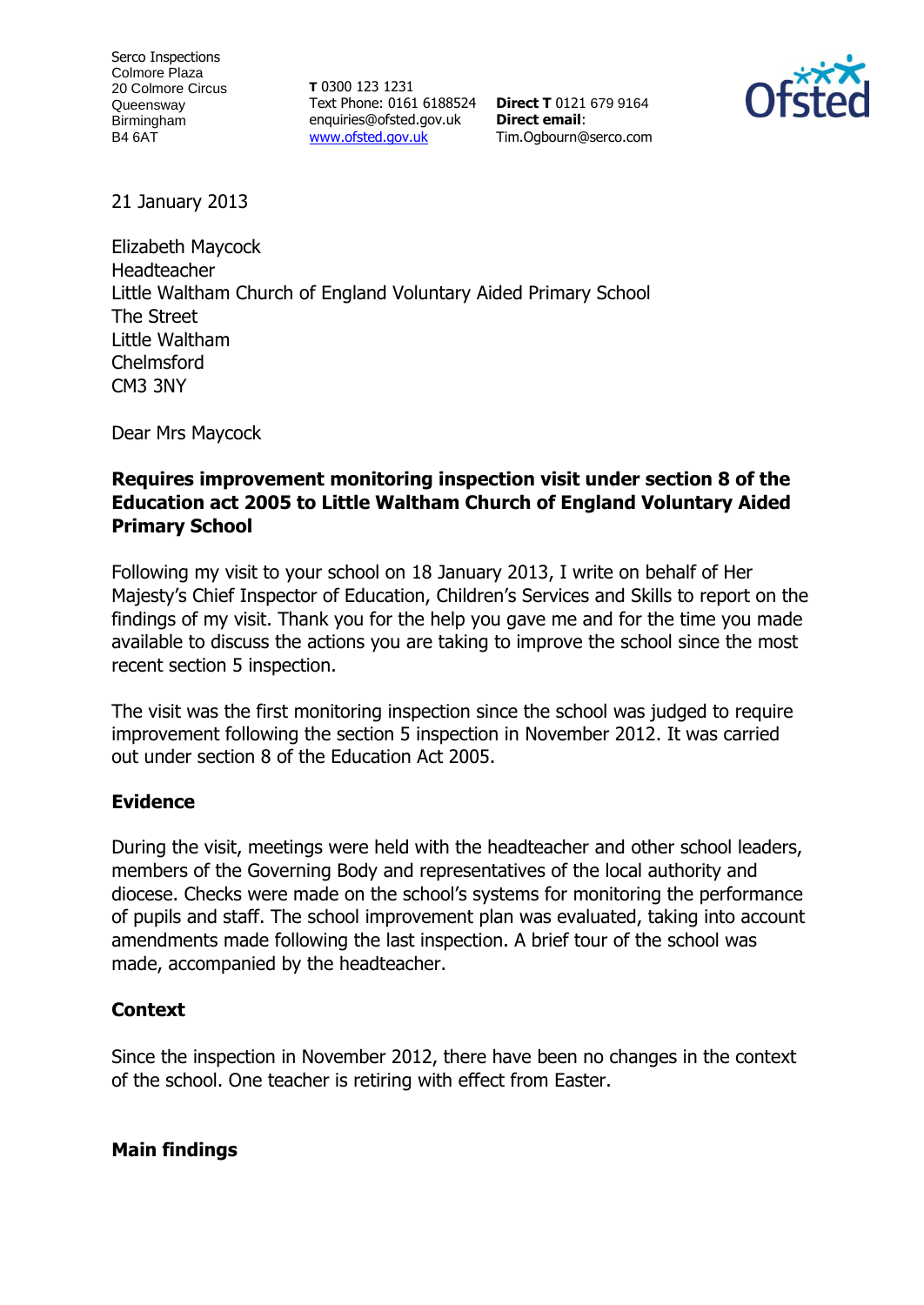The school has revised its improvement plan to take into account the areas for improvement identified at the recent inspection. Immediate action has been taken to reorganise the teaching of phonics (the sounds letter make) in classes 1, 2 and 3. Teaching is being improved by providing clear guidance to teachers on the way they plan their lessons and how they check on pupils' progress during lessons. Teaching assistants have received additional training to help them be more effective in supporting pupils in the classroom and in keeping teachers informed about the pupils they work with. Improvements are planned to ensure that the support for disabled pupils and those with special educational is thoroughly documented.

The school has a clear programme for monitoring the quality of teaching and learning. This includes short drop-in visits to lessons by the headteacher as well as longer formal lesson observations, involving senior and middle leaders. These take into account the expectations of the national teaching standards. Regular checks are made of teachers' planning and the work in pupils' books. Teachers regularly update their assessments of how well pupils are doing in reading, writing and mathematics. The records are collated to provide overviews for each year group that are reported to governors. The records are also analysed to make sure that there are no unacceptable variations between different groups of pupils. The headteacher meets with each class teacher to check that all pupils are on target to make good progress.

Governors have a clear understanding of the strengths of the school and the areas where it needs to improve. They ask searching questions to hold senior leaders accountable for the school's performance. They consulted parents following the last inspection and now plan to make this a regular event. Individual governors are assigned to monitor each part of the improvement plan and through this work they maintain the focus on improvement.

Senior leaders and governors have begun to take effective action to tackle the areas requiring improvement identified at the recent section 5 inspection. Following the visit to the school, I recommend that further action is taken to sharpen the improvement plan by:

- providing more detail in the section on provision for pupils with disabilities and those with special educational needs
- devising further whole-school training to ensure that all staff are aware of the range of strategies they can use to help students to deepen their understanding and show more initiative in their learning
- making it clear who is leading each aspect of the improvement plan
- $\bullet$ incorporating term-by-term targets for pupils' attainment and progress in each year-group
- ensuring that monitoring focuses on what difference the planned actions make to the quality of teaching and to pupils' learning and progress.

Ofsted will continue to monitor the school until its next section 5 inspection. The school has agreed to provide regular updates on pupils' progress. In addition, a further visit will be scheduled to review the impact of the school's improvement work.